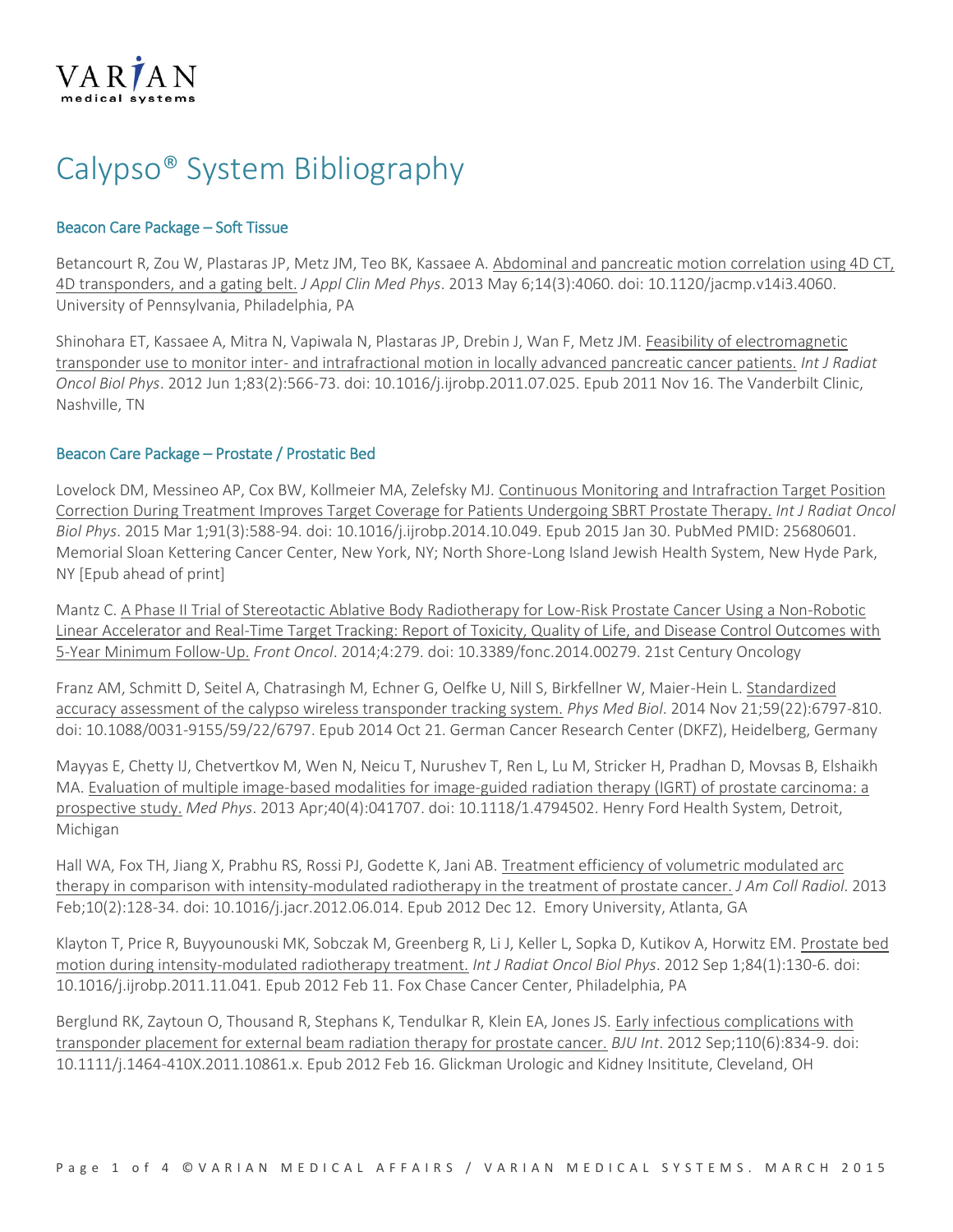

Foster RD, Pistenmaa DA, Solberg TD[. A comparison of radiographic techniques and electromagnetic transponders for](http://www.pubmed.com/22720845)  [localization of the prostate.](http://www.pubmed.com/22720845) *Radiat Oncol*. 2012 Jun 21;7:101. doi: 10.1186/1748-717X-7-101. UT Southwestern Medical Center, Dallas, TX

Poludniowski G, Webb S, Evans PM. [Technical note: suppression of artifacts arising from simultaneous cone-beam imaging](http://www.pubmed.com/22380396)  [and RF transponder tracking in prostate radiotherapy.](http://www.pubmed.com/22380396) *Med Phys*. 2012 Mar;39(3):1646-9. doi: 10.1118/1.3689809. Royal Marsden NHS Foundation Trust, Surrey, UK

Su Z, Zhang L, Murphy M, Williamson J[. Analysis of prostate patient setup and tracking data: potential intervention](http://www.pubmed.com/20934274)  [strategies.](http://www.pubmed.com/20934274) *Int J Radiat Oncol Biol Phys*. 2011 Nov 1;81(3):880-7. doi: 10.1016/j.ijrobp.2010.07.1978. Epub 2010 Oct 8. University of Florida, Jacksonville, FL

Canter D, Kutikov A, Horwitz EM, Greenberg RE[. Transrectal implantation of electromagnetic transponders following](http://www.pubmed.com/21854719)  [radical prostatectomy for delivery of IMRT.](http://www.pubmed.com/21854719) *Can J Urol*. 2011 Aug;18(4):5844-8. Fox Chase Cancer Center, Philadelphia, PA

Rassiah-Szegedi P, Wang B, Szegedi M, Tward J, Zhao H, Huang YJ, Sarkar V, Shrieve D, Salter B. [Individualized margins for](http://www.pubmed.com/21844865)  [prostate patients using a wireless localization and tracking system.](http://www.pubmed.com/21844865) *J Appl Clin Med Phys*. 2011 May 22;12(3):3516. University of Utah, Salt Lake City, UT

Tanyi JA, He T, Summers PA, Mburu RG, Kato CM, Rhodes SM, Hung AY, Fuss M. [Assessment of planning target volume](http://www.pubmed.com/20472357)  [margins for intensity-modulated radiotherapy of the prostate gland: role of daily inter-](http://www.pubmed.com/20472357) and intrafraction motion. *Int J Radiat Oncol Biol Phys*. 2010 Dec 1;78(5):1579-85. doi: 10.1016/j.ijrobp.2010.02.001. Epub 2010 May 14. Oregon Health & Science University, Portland, OR

Canter D, Greenberg RE, Horwitz EM, Kutikov A, Li J, Long C, Buyyounouski M, Boorjian SA[. Implantation of](http://www.pubmed.com/20974028)  [electromagnetic transponders following radical prostatectomy for delivery of IMRT.](http://www.pubmed.com/20974028) *Can J Urol*. 2010 Oct;17(5):5365-9. Fox Chase Cancer Center, Philadelphia, PA

Bittner N, Butler WM, Reed JL, Murray BC, Kurko BS, Wallner KE, Merrick GS. [Electromagnetic tracking of intrafraction](http://www.pubmed.com/19775826)  [prostate displacement in patients externally immobilized in the prone position.](http://www.pubmed.com/19775826) *Int J Radiat Oncol Biol Phys*. 2010 Jun 1;77(2):490-5. doi: 10.1016/j.ijrobp.2009.05.033. Epub 2009 Sep 21. Tacoma/Valley Radiation Oncology Centers, Tacoma, WA

Sandler HM, Liu PY, Dunn RL, Khan DC, Tropper SE, Sanda MG, Mantz CA. Reduction in patient-reported acute morbidity [in prostate cancer patients treated with 81-Gy Intensity-modulated radiotherapy using reduced planning target volume](http://www.pubmed.com/20153881)  [margins and electromagnetic tracking: assessing the impact of margin reduction study.](http://www.pubmed.com/20153881) *Urology*. 2010 May;75(5):1004-8. doi: 10.1016/j.urology.2009.10.072. Epub 2010 Feb 13. Cedars-Sinai Medical Center, Los Angeles, CA

Rajendran RR, Plastaras JP, Mick R, McMichael Kohler D, Kassaee A, Vapiwala N. [Daily isocenter correction with](http://www.pubmed.com/19625136)  [electromagnetic-based localization improves target coverage and rectal sparing during prostate radiotherapy.](http://www.pubmed.com/19625136) *Int J Radiat Oncol Biol Phys*. 2010 Mar 15;76(4):1092-9. doi: 10.1016/j.ijrobp.2009.03.036. Epub 2009 Jul 20. University of Pennsylvania, Philadelphia, PA

Foster RD, Solberg TD, Li HS, Kerkhoff A, Enke CA, Willoughby TR, Kupelian PA. Comparison of transabdominal ultrasound [and electromagnetic transponders for prostate localization.](http://www.pubmed.com/20160686) *J Appl Clin Med Phys*. 2010 Jan 6;11(1):2924. UT Southwestern Medical Center, Dallas, TX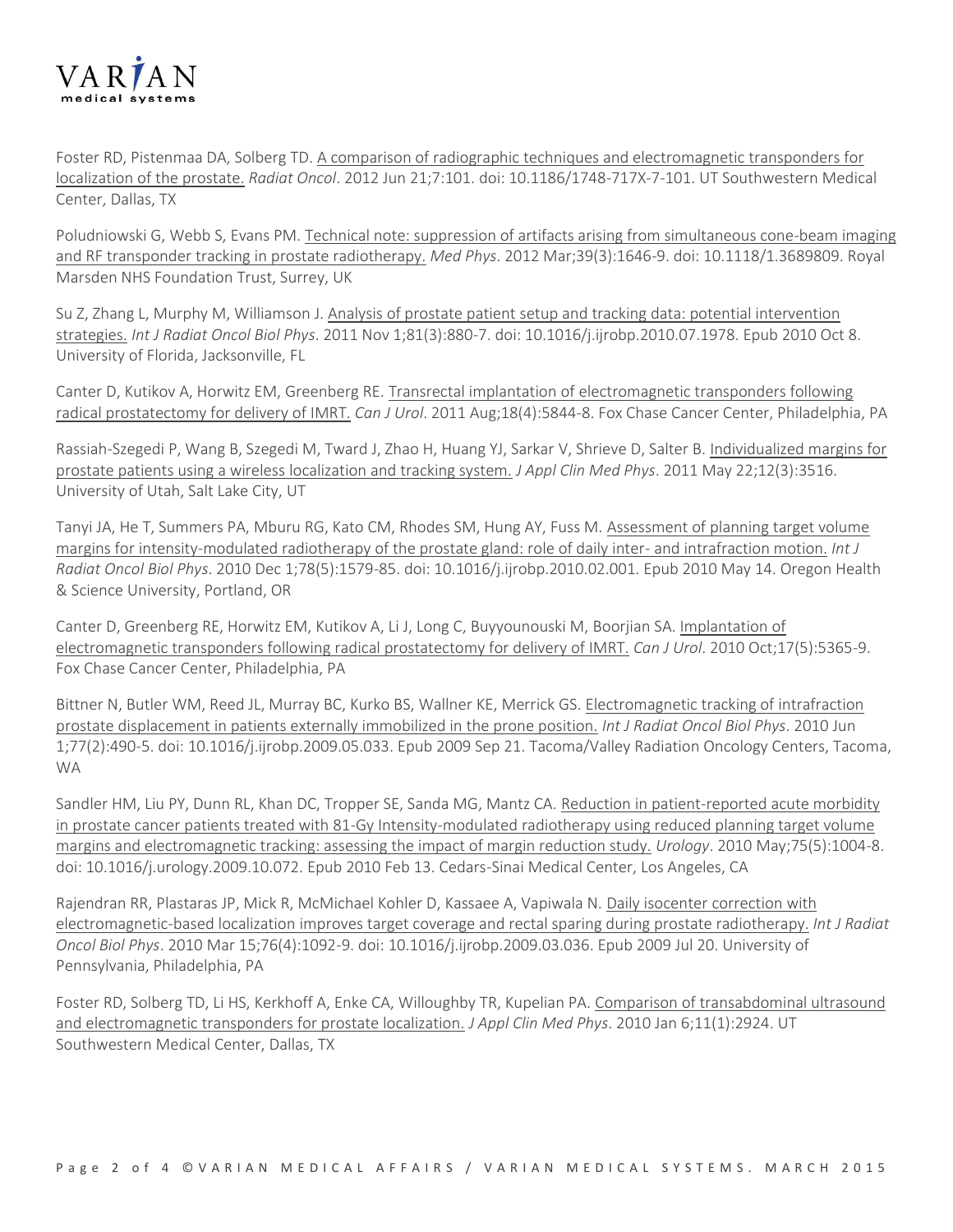

Kimple RJ, Wallen EM, Pruthi R, Marks LB. [A simple algorithm to assess patient suitability for Calypso-seed implantation](http://www.pubmed.com/20160683)  [for four-dimensional prostate localization.](http://www.pubmed.com/20160683) *J Appl Clin Med Phys*. 2009 Dec 3;11(1):3107. University of North Carolina at Chapel Hill, Chapel Hill, NC

Quigley MM, Mate TP, Sylvester JE. Prostate tumor alignment and continuous, real-time adaptive radiation therapy using [electromagnetic fiducials: clinical and cost-utility analyses.](http://www.pubmed.com/18625565) *Urol Oncol*. 2009 Sep-Oct;27(5):473-82. doi: 10.1016/j.urolonc.2008.04.017. Epub 2008 Jul 14. Calypso Medical Technologies, Seattle, WA

Zhu X, Bourland JD, Yuan Y, Zhuang T, O'Daniel J, Thongphiew D, Wu QJ, Das SK, Yoo S, Yin FF. [Tradeoffs of integrating](http://www.pubmed.com/19661570)  [real-time tracking into IGRT for prostate cancer treatment.](http://www.pubmed.com/19661570) *Phys Med Biol*. 2009 Sep 7;54(17):N393-401. doi: 10.1088/0031-9155/54/17/N03. Epub 2009 Aug 6. Duke University, Durham, NC

Ogunleye T, Rossi PJ, Jani AB, Fox T, Elder E. Performance evaluation of Calypso 4D localization and kilovoltage image [guidance systems for interfraction motion management of prostate patients.](http://www.pubmed.com/19526184) *ScientificWorldJournal*. 2009 Jun 12;9:449- 58. doi: 10.1100/tsw.2009.61. Emory University, Atlanta, GA

Shinohara K, Roach M 3rd. [Technique for implantation of fiducial markers in the prostate.](http://www.pubmed.com/18308082) *Urology*. 2008 Feb;71(2):196- 200. doi: 10.1016/j.urology.2007.10.011. University of California San Francisco and UCSF/Mt. Zion Comprehensive Cancer Center, San Francisco, CA

Litzenberg DW, Willoughby TR, Balter JM, Sandler HM, Wei J, Kupelian PA, Cunningham AA, Bock A, Aubin M, Roach M 3rd, Shinohara K, Pouliot J. [Positional stability of electromagnetic transponders used for prostate localization and](http://www.pubmed.com/17513060)  [continuous, real-time tracking.](http://www.pubmed.com/17513060) *Int J Radiat Oncol Biol Phys*. 2007 Jul 15;68(4):1199-206. Epub 2007 May 21. University of Michigan, Ann Arbor, MI

Kupelian P, Willoughby T, Mahadevan A, Djemil T, Weinstein G, Jani S, Enke C, Solberg T, Flores N, Liu D, Beyer D, Levine L. [Multi-institutional clinical experience with the Calypso System in localization and continuous, real-time monitoring of the](http://www.pubmed.com/17187940)  [prostate gland during external radiotherapy.](http://www.pubmed.com/17187940) *Int J Radiat Oncol Biol Phys*. 2007 Mar 15;67(4):1088-98. Epub 2006 Dec 21. M.D. Anderson Cancer Center Orlando, Orlando, FL

Willoughby TR, Kupelian PA, Pouliot J, Shinohara K, Aubin M, Roach M 3rd, Skrumeda LL, Balter JM, Litzenberg DW, Hadley SW, Wei JT, Sandler HM. [Target localization and real-time tracking using the Calypso 4D localization system in patients](http://www.pubmed.com/16690435)  [with localized prostate cancer.](http://www.pubmed.com/16690435) *Int J Radiat Oncol Biol Phys*. 2006 Jun 1;65(2):528-34. M.D. Anderson Cancer Center Orlando, Orlando, FL

Cramer AK, Haile AG, Ognjenovic S, Doshi TS, Reilly WM, Rubinstein KE, Nabavizadeh N, Nguyen T, Meng LZ, Fuss M, Tanyi JA, Hung AY. [Real-time prostate motion assessment: image-guidance and the temporal dependence of intra-fraction](http://www.pubmed.com/24059584)  [motion.](http://www.pubmed.com/24059584) *BMC Med Phys*. 2013 Sep 23;13(1):4. doi: 10.1186/1756-6649-13-4. Oregon Health & Science University, Portland, OR

Wu QJ, Li T, Yuan L, Yin FF, Lee WR[. Single institution's dosimetry and IGRT analysis of prostate SBRT.](http://www.pubmed.com/24034234) *Radiat Oncol*. 2013 Sep 13;8:215. doi: 10.1186/1748-717X-8-215. Duke University, Durham, NC